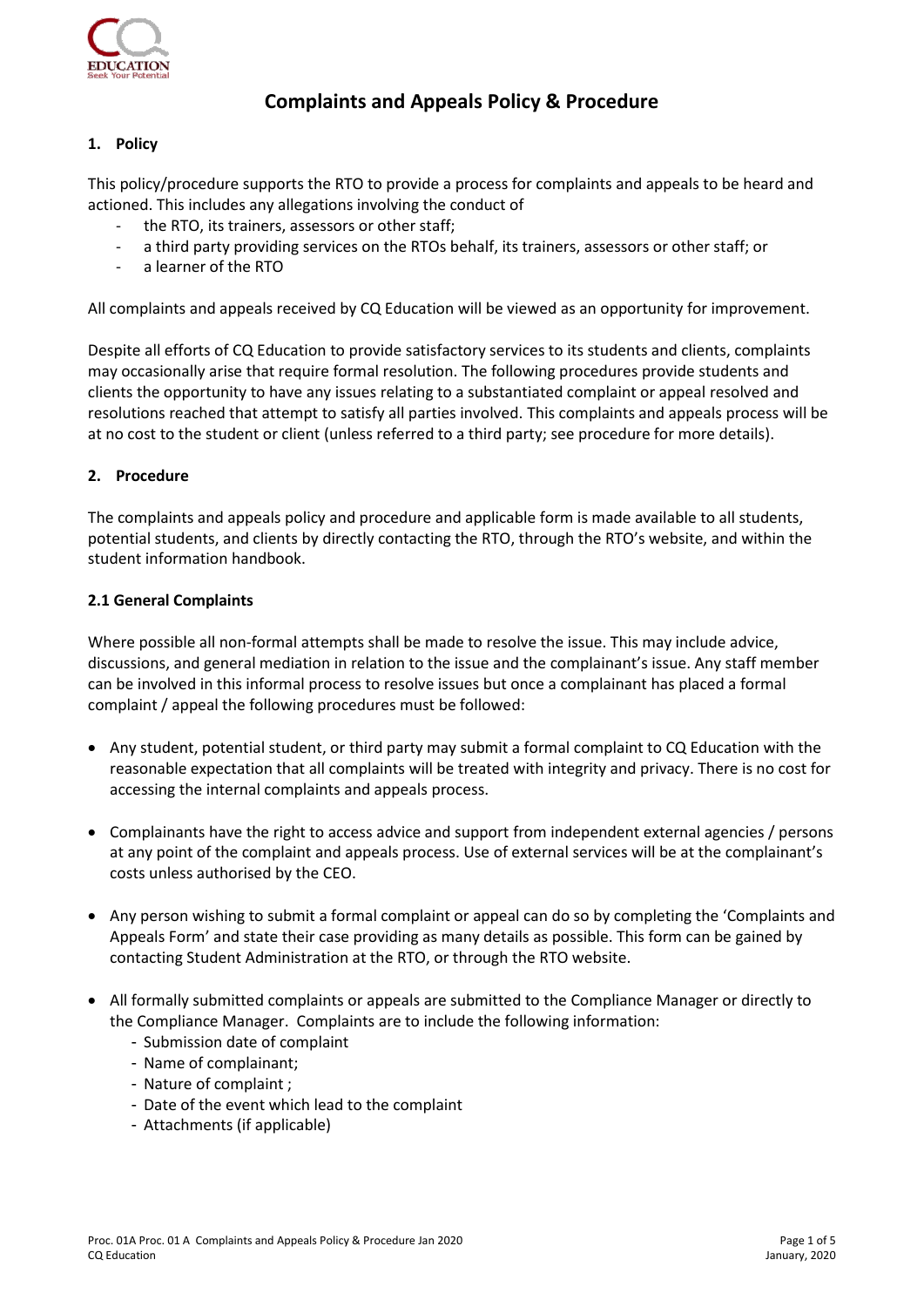

- Once a formal complaint is received it is to be entered into the 'Complaints and Appeals Register' which is monitored by the Compliance Manager regularly. The information to be contained and updated within the register is as follows:
	- Submission date of complaint
	- Name of complainant
	- Description of complaint / appeal
	- Determined Resolution
	- Date of Resolution
- The complainant shall be notified in writing that their complaint has been received and registered with the RTO.
- A complainant may be assisted or accompanied by a support person regardless of the nature of the issue or complaint throughout the process at all times.
- The Compliance Manager shall then refer the matter to the appropriate staff to resolve, or make a decision on the complaint within 10 working days and keep the complainant informed of any decisions or outcomes concluded, or processes in place to deal with the complaint.
- As part of the process of investigating the complaint the Compliance Manager shall ensure the principles of natural justice and procedural fairness are maintained at all times. This includes informing and involving all parties involved in the allegations or cause for the complaint. There will be opportunities provided to all parties to provide their version of the event(s) or action(s) that have caused the complaint. The collection of information and details regarding the complaint will be conducted in a manner that ensures the privacy and confidentiality of all parties involved.
- To ensure the fairness of the complaints system, the complaints resolution process (investigation and determining outcomes of a complaint) must be completed by a person independent of the complaint. In other words where the complaint is in relation to the CEO or Compliance Manager's actions, the complaint shall be referred immediately to the external and independent mediator listed below.
- All complaints must be dealt with and finalised as soon as practicable. In the unlikely event that the complaint is not finalised within 60 calendar days, the RTO shall ensure that the complainant shall be provided reasons for the delay, and will be regularly kept informed and updated of the progress of the matter.
- Once a decision has been reached the Compliance Manager shall be required to inform all parties involved of any decisions or outcomes that are concluded in writing. Within the notification of the outcome of the formal complaint the complainant shall also be notified that they have the right of appeal. To appeal a decision the RTO must receive, in writing, grounds of the appeal. Complainants are referred to the appeals procedure.
- The Compliance Manager shall ensure that the RTO will act immediately on any substantiated complaint. If the internal or any external complaint handling or appeal process results in a decision that supports the complainant, the registered provider must immediately implement any decision and/or corrective and preventative action that is required, and advise the complainant of the outcome.
- Copies of all documentation, outcomes and further action required will be placed into the 'Complaints and Appeals Register' by the Student Administration Manager and on the students file / complainants file.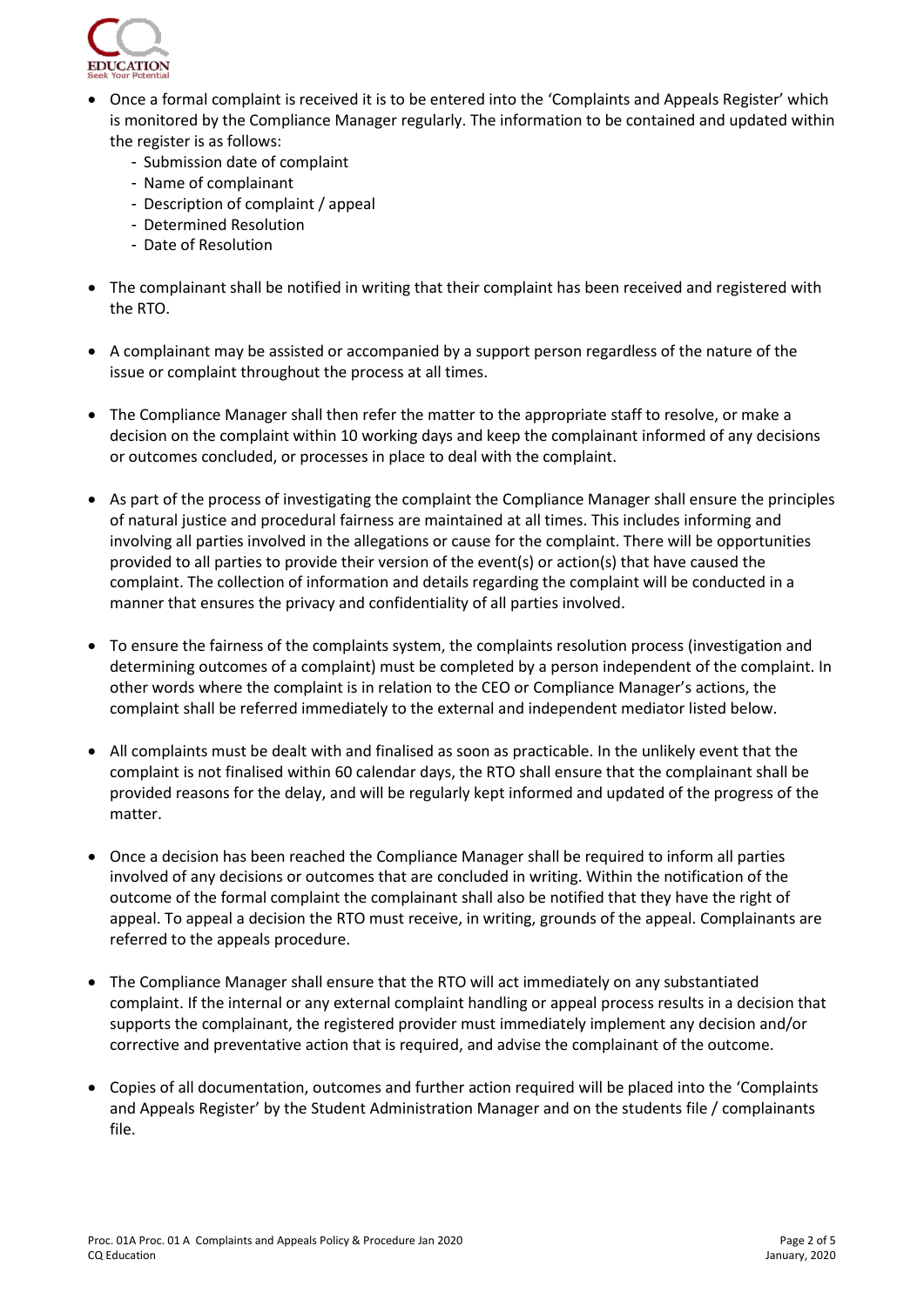

# **2.2 Appealing a Decision**

All complainants have the right to appeal decisions made by CQ Education where reasonable grounds can be established. The areas in which a complainant may appeal a decision made by CQ Education may include:

- Assessments conducted
- Deferral, suspension, or cancellation decisions made in relation to the student's enrolment
- Or any other conclusion / decision that is made after a complaint has been dealt with by CQ Education in the first instance.
- To activate the appeals process the complainant is to complete a 'Complaints and Appeals Form' which is to include a summary of the grounds the appeal is based upon. The reason the complainant feels the decision is unfair is to be clearly explained and help and support with this process can be gained from Student Administration Department.
- The complainant shall be notified in writing that their appeal has been received and registered with the RTO.
- The Compliance Manager shall then determine the validity of the appeal and organise a meeting with all parties involved in the matter and attempt to seek resolution where appropriate.
- The process for all formally lodged appeals will begin within 10 working days of the appeal being lodged.
- All appeals must be dealt with and finalised as soon as practicable. In the unlikely event that the complaint is not finalised within 60 calendar days, the RTO shall ensure that the complainant shall be provided reasons for the delay, and will be regularly kept informed and updated of the progress of the matter.
- The Compliance Manager shall ensure that CQ Education acts on any substantiated appeal.
- Where an appeal has been lodged it will be defined into one of the following categories and the appropriate procedures followed:

#### **General appeals**

- Where a complainant has appealed a decision or outcome of a formal complaint they are required to notify CQ Education in writing within 20 working days of the grounds of their appeal. Any supporting documentation should also be attached to the appeal.
- The appeal shall be lodged through the Student Administration Manager and they shall ensure the details of the appeal are added to the 'Complaints and Appeals Register'.
- The Compliance Manager shall be notified and shall seek details regarding the initial documentation of the complaint and shall make a decision based on the grounds of the appeal.
- The complainant shall be notified in writing of the outcome with reasons for the decisions, and the 'Complaints and Appeals Register' updated. The complainant shall also be provided the option of activating the external appeals process if they are not satisfied with the outcome. The complainant is required to notify CQ Education if they wish to proceed with the external appeals process.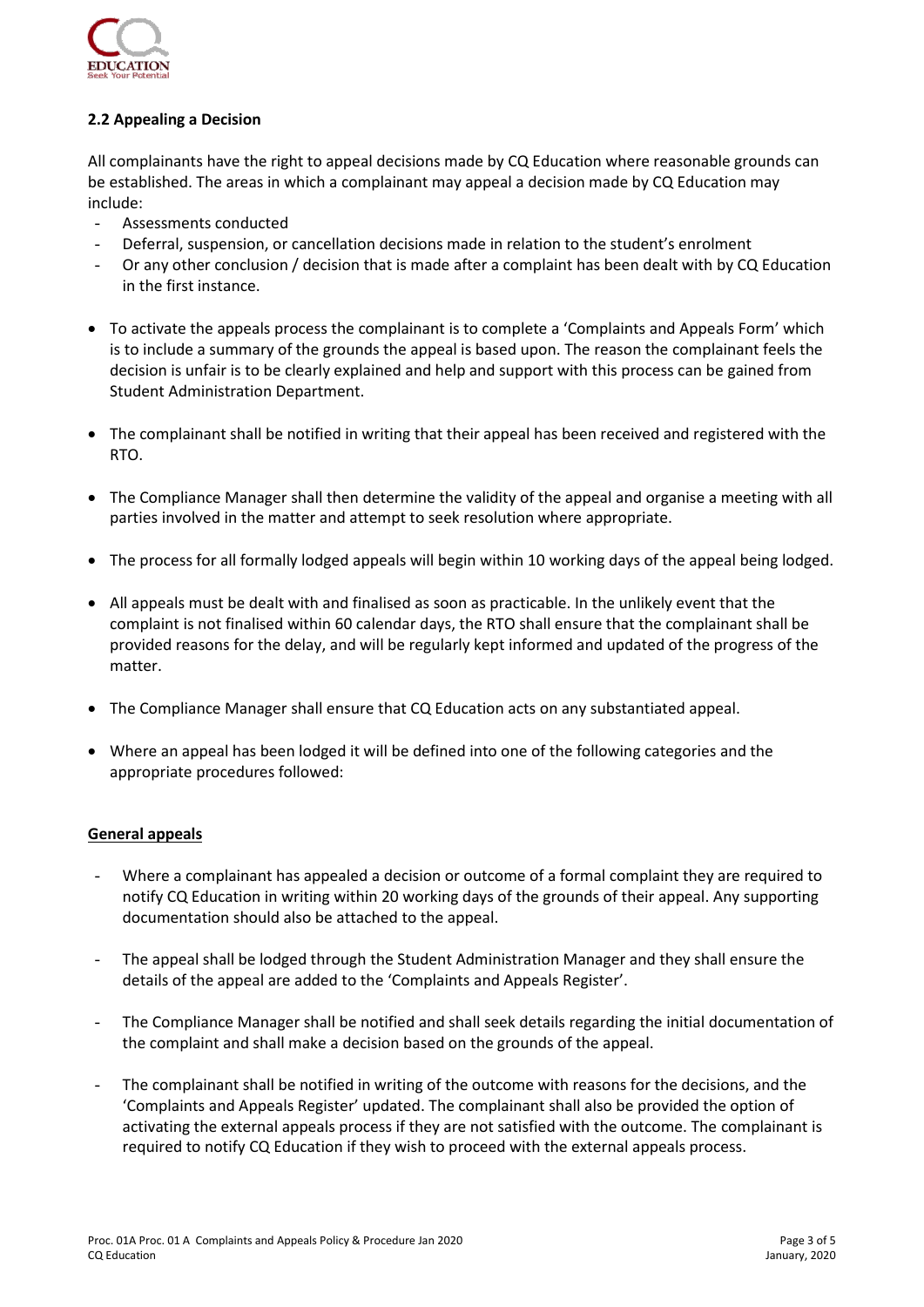

## **Assessment appeals**

- Where a student wishes to appeal an assessment they are required to notify their Trainer & Assessor in the first instance. Where appropriate the Trainer & Assessor may decide to re-assess the student to ensure a fair and equitable decision is gained. The Trainer & Assessor shall complete a written report regarding the re-assessment outlining the reasons why assessment was or was not granted.
- If this is still not to the student's satisfaction, the student shall formally lodge an appeal by submitting a written letter outlining their reasons for the appeal. They shall lodge this with student administrations department and the appeal shall be entered into the 'Complaints and Appeals Register.'
- The Compliance Manager shall be notified and shall seek details from the Trainer & Assessor involved and any other relevant parties. A decision shall be made regarding the appeal either indicating the assessment decision stands or details of a possible re-assessment by a 'third party'. The third party shall be another Trainer & Assessor appointed by CQ Education.
- The student shall be notified in writing of the outcome with reasons for the decision, and the 'Complaints and Appeals Register' updated. The student shall also be provided the option of activating the external appeals process if they are not satisfied with the outcome. The student is required to notify CQ Education if they wish to proceed with the external appeals process.

#### **2.3 External (Independent) Appeals:**

In addition to the above internal processes, if the processes fail to resolve the complaint or appeal, or the complainant or appellant is still dissatisfied with the decision of the RTO, an application with an independent and external dispute resolution body can be submitted to allow for any decisions made by the RTO in relation to the complaints and / or appeals process to be reviewed independently of the RTO. (See below for contact details).

It should also be noted that any complaints about the CEO or Compliance Manager will be automatically be dealt with by this external and independent mediator in the first instance of the complaint being received.

Where the RTO is informed that the student has accessed external appeals processes:

- The RTO will maintain a student's enrolment until the external appeal process is finalised.
- The RTO will comply with the findings of the external appeals process.
- Where a decision or outcome is in favour of the complainant, CQ Education shall follow the required action and recommendation from the relevant external appeals organisation to satisfy the student's grievance as soon as practicable. The decision of the independent mediator is final and any further action the student wishes to take is outside the RTO's policies and procedures. The student shall be referred to the appropriate government agencies and this information can be gained from the Compliance Manager.
- All records and correspondence in relation to an external appeal shall be maintained with the initial complaint and internal appeal documentation within the 'Complaints and Appeals Register' and the student file for a minimum of 5 years.